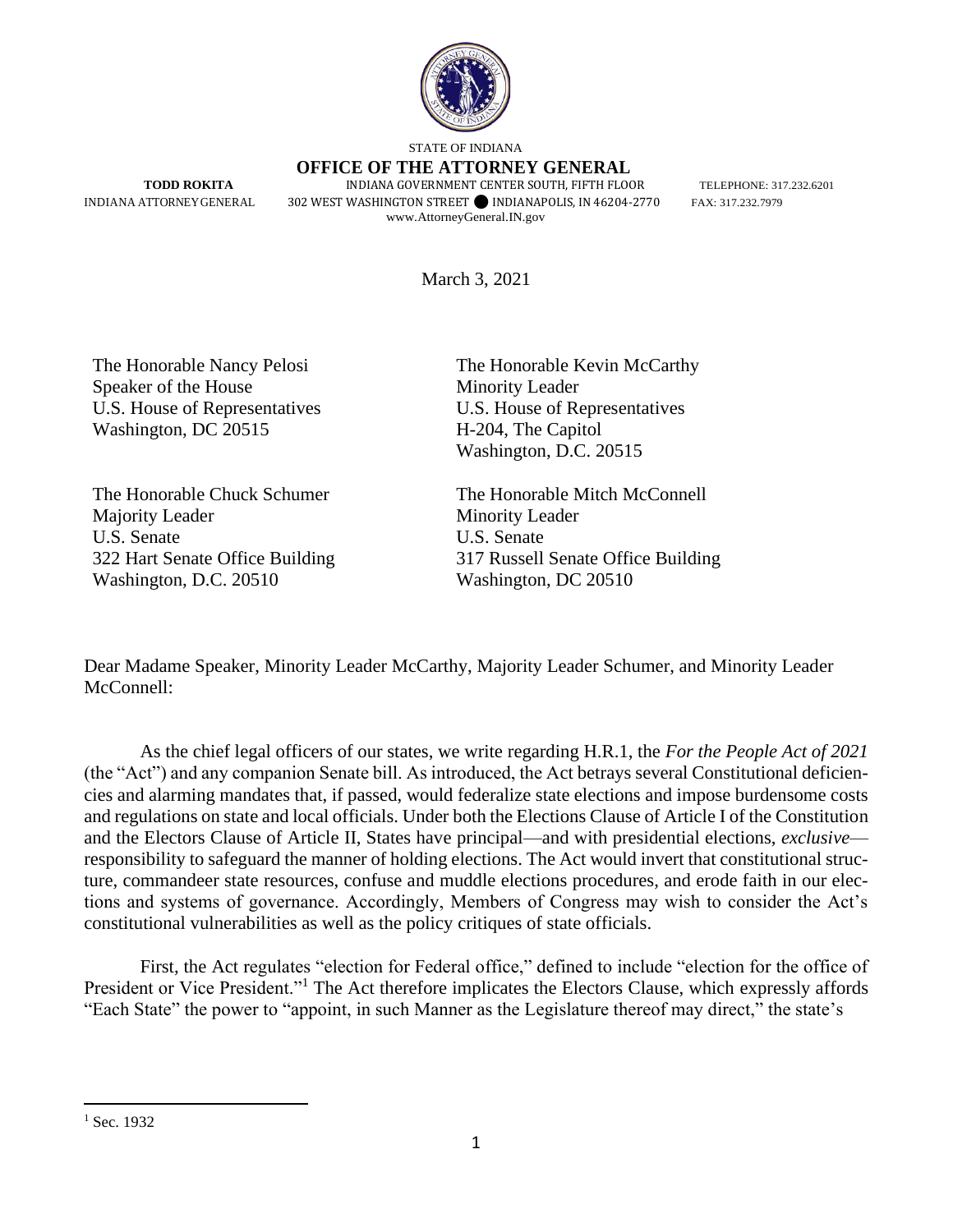allotment of presidential electors, and separately affords Congress only the more limited power to "determine the Time of chusing the Electors."<sup>2</sup> That exclusive division of power for setting the "manner" and "time" of choosing presidential electors differs markedly from the collocated powers of the Article I Elections Clause, which says that both States and Congress have the power to regulate the "time, place, and manner" of congressional elections. That distinction is not an accident of drafting. After extensive debate, the Constitution's Framers deliberately excluded Congress from deciding how presidential electors would be chosen in order to avoid presidential dependence on Congress for position and authority.<sup>3</sup> Accordingly, the Supreme Court, in upholding a Michigan statute apportioning presidential electors by district, observed that the Electors Clause "convey[s] the broadest power of determination" and "leaves it to the [state] legislature *exclusively* to define the method" of appointment of electors. *McPherson v. Blacker*, 146 U.S. 1, 27 (1892) (emphasis added). The exclusivity of state power to "define the method" of choosing presidential electors means that Congress may not force states to permit presidential voting by mail or curbside voting, for example.

Additionally, the Act's regulation of congressional elections, including by mandating mail-in voting, requiring states to accept late ballots, overriding state voter identification ("ID") laws, and mandating that states conduct redistricting through unelected commissions, also faces severe constitutional hurdles. As Chief Justice Roberts noted with respect to congressional elections, the Framers "assign[ed] the issue to the state legislatures, expressly checked and balanced by the Federal Congress." *Rucho v. Common Cause* 139 S.Ct. 2484, 2496 (2019). Here, Congress is not acting as a check, but is instead overreaching by seizing the role of principal election regulator. And, under the proportionality doctrine announced in *City of Boerne v. Flores*, 521 U.S. 507, 532 (1997), no other power bestowed by the Constitution permits Congress to confer voting rights disproportionate to what the Constitution itself already protects, which the Act does by, for example, imposing rights to mail-in voting, curbside voting, etc. What is more, where the Act requires state officials to carry out new federal rights it violates the principle that the "Federal Government may neither issue directives requiring the States to address particular problems, nor command the States' officers, or those of their political subdivisions, to administer or enforce a federal regulatory program." *Printz v. United States*, 521 U.S. 898, 935 (1997).

Unfortunately, these constitutional deficiencies are only the beginning of the Act's problems. As a matter of election administration policy, it is difficult to imagine a legislative proposal more threatening to election integrity and voter confidence.

<sup>2</sup> U.S. Const. Art. II, § 1, cls. 2, 4

<sup>3</sup> S*ee* 2 Records of the Federal Convention of 1787 109 (M. Farrand ed. 1911)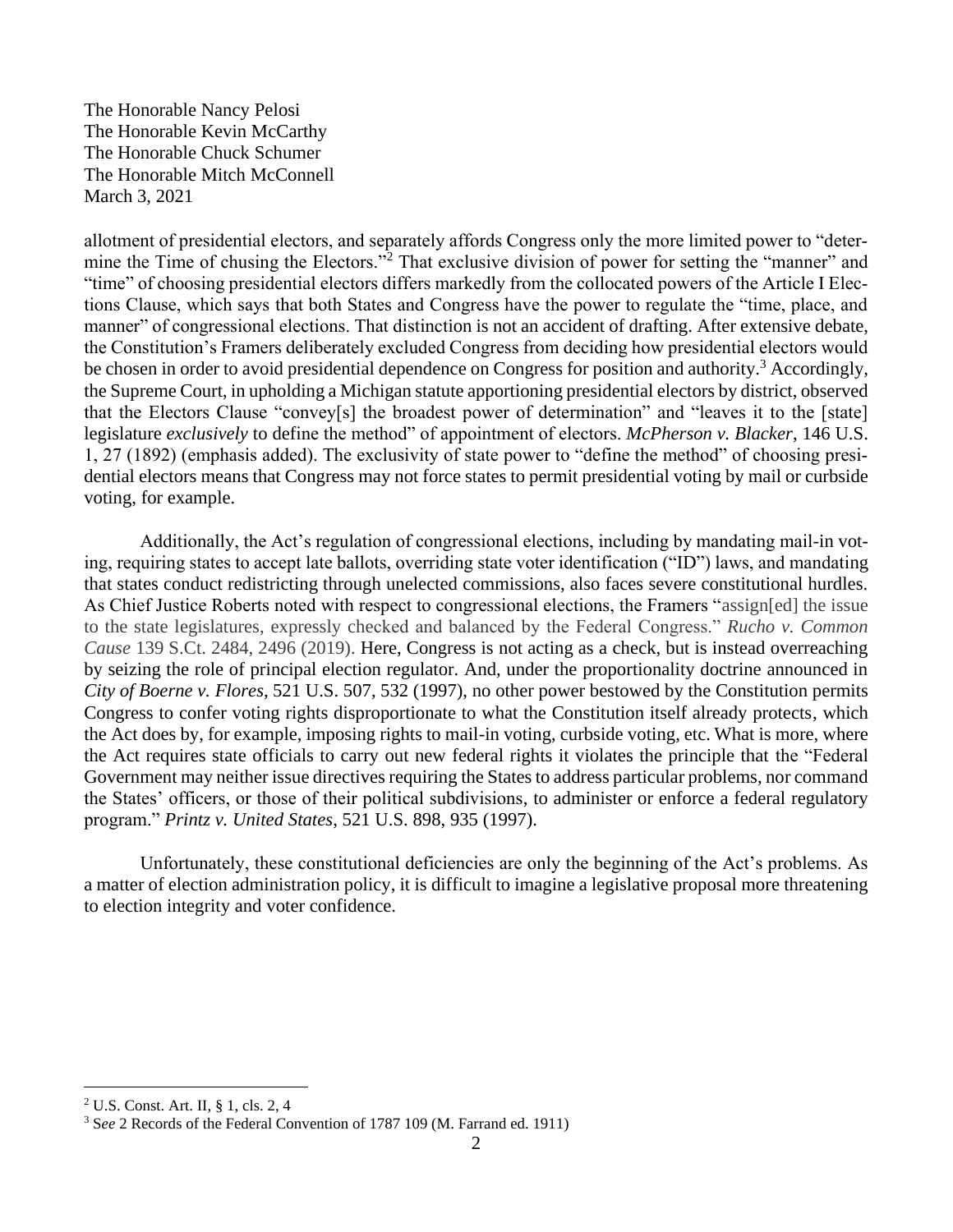Perhaps most egregious is the Act's limitations on voter ID laws. Fairly considered, requiring government-issued photo identification at the polls represents nothing more than a best practice for election administration. Government-issued photo identification has been the global standard for documentary identification for decades. Nearly twenty years ago, in the Help America Vote Act, Congress required first-time voters who register by mail without proof of identification to present identification either to the county voter-registration office or at the polls. 42 U.S.C. § 15483(b). It thereby acknowledged the existence of voter fraud and the capacity of documentary identification to prevent it. 148 Cong. Rec. S10489 (Oct. 16, 2002) (statement of Sen. Bond) ("By passage of this legislation, Congress has made a statement that vote fraud exists in this country."). Then, in 2005, a bi-partisan commission headed by former President Jimmy Carter and Secretary of State James Baker recognized the existence of in-person voter fraud and endorsed a photo-identification requirement. In the wake of these endorsements, states began passing voter ID laws, and over a decade ago the Supreme Court upheld Indiana's voter ID law—one of the most robust in the nation. *See Crawford v. Marion County Election Board*, 553 U.S. 181 (2008).

Voter ID laws remain popular, with thirty-five states requiring some form of documentary personal identification at the polls.<sup>4</sup> Yet the Act would dismantle meaningful voter ID laws by allowing a statement, as a substitute for prior-issued, document-backed identification, to "attest[] to the individual's identity and ... that the individual is eligible to vote in the election."<sup>5</sup> This does little to ensure that voters are who they say they are. Worse, it vitiates the capacity of voter ID requirements to protect against improper interference with voting rights. Before the advent of voter ID laws, partisans stationed at polling places could challenge voters based only on suspicions about identity, a process that prompted concerns about voter intimidation. Robust voter ID laws, however, require *all* voters to present photo identification, *i.e.*, objective, on-the-spot confirmation of the right to vote that immediately refutes bad-faith challenges based on vaguely articulated suspicions. Fair election laws treat all voters equally. By that standard, the Act is not a fair election law.

Adding to the threat of increased voter fraud, the Act would mandate nationwide automatic voter registration and Election Day voter registration. Such systems would provide too many opportunities for non-citizens and others ineligible to vote to register and cast fraudulent ballots before officials can take preventive action. States should determine appropriate methods for voter registration based on their own experiences with voting access and voter fraud.

Exacerbating these problems, the Act would also limit how states maintain voter registration rolls as a means of ensuring election integrity. Unsurprisingly, most citizens are not vigilant about keeping their state and local election boards apprised of changes to residency that may affect the validity of their voter registrations. Consequently, as citizens move about the country, their voter registrations become moribund and transform into seedbeds for voter fraud. As a fraud-prevention measure, states and localities routinely remove the registrations of citizens who (1) have not voted in many consecutive elections, and

<sup>4</sup> [https://www.politico.com/news/2021/01/24/republicans-voter-id-laws-461707;](https://www.politico.com/news/2021/01/24/republicans-voter-id-laws-461707) Voter Identification Requirements <https://www.ncsl.org/research/elections-and-campaigns/voter-id.aspx>

 $<sup>5</sup>$  Title I Sub N § 1903.</sup>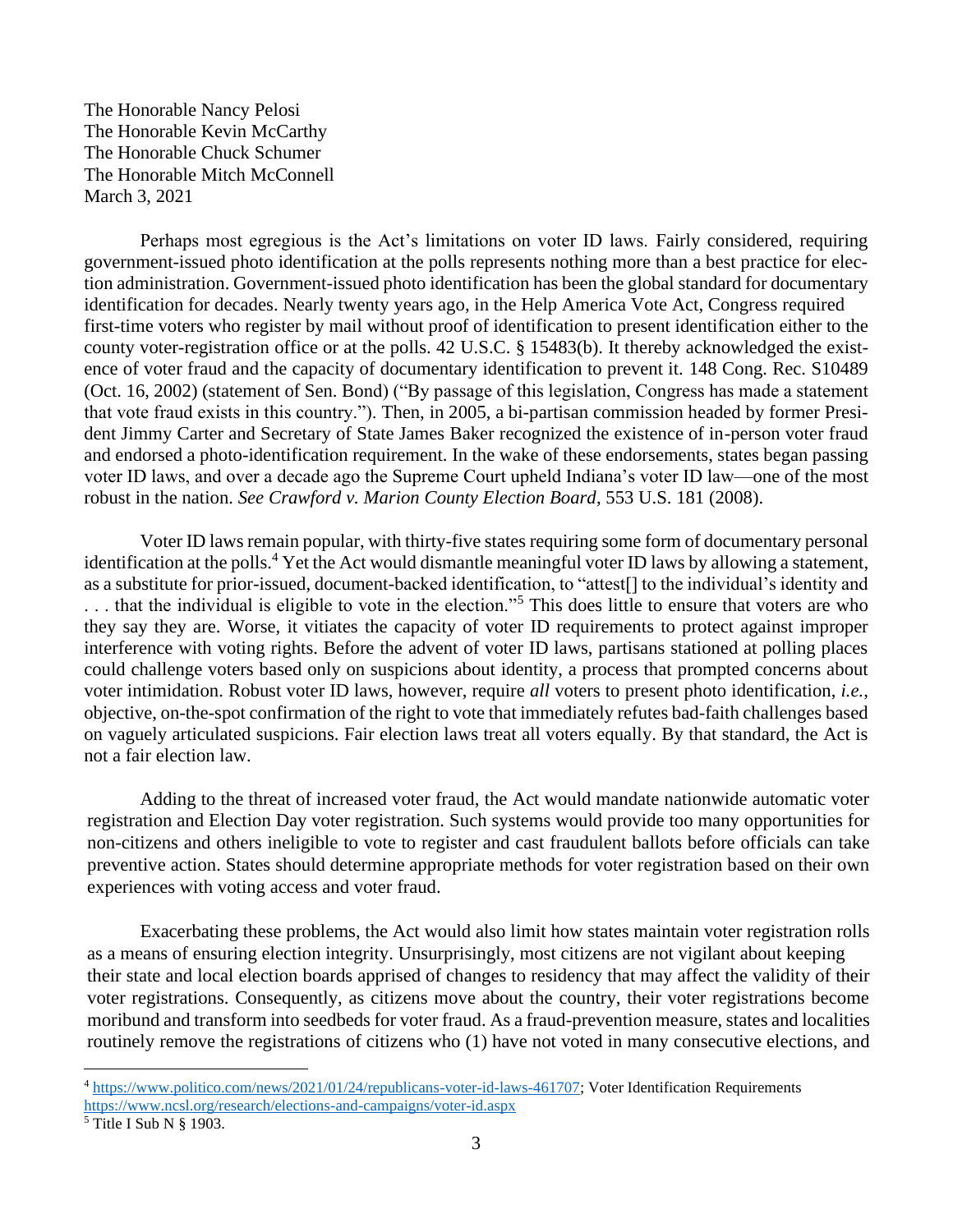then (2) fail to respond to multiple efforts to verify current residency. Under the Act, however, States could not use a combination of voter inactivity and unresponsiveness to maintain voter lists but may instead remove illegitimate voter registrations only where officials obtain some other unspecified "objective and reliable evidence that the registrant is ineligible to vote." Sec. 2502. This attack on reliable methods that states have been using to maintain voters lists without specifying any reasonable permissible alternatives belies any actual interest in preventing voter fraud. The objective, rather, seems to be to prevent meaningful voter list maintenance altogether.

Next, the Act's mandate that states undertake congressional redistricting by way of so-called "independent" commissions is profoundly misguided. The aim of this provision—to neutralize "political" gerrymandering—proceeds from the incoherent supposition that drawing congressional districts is something other than a political act. As with any legislation, drawing boundary lines for congressional districts requires officials to balance legitimate competing considerations, and in so doing advance some political interests over others. Independent commissions do not somehow negate the need for interest balancing and tradeoffs—they merely avoid accountability for the enterprise. At least when legislatures draw boundary lines voters may punish egregious behavior at the next election; not so with government-by-commission, which trades accountability for mythical expertise and disinterest. The republican form of government inherently rejects the idea that elites have some unique capacity to discern and implement the best policies. The American tradition instead embraces political accountability as the best way to advance the public interest. With respect to political redistricting, no ideal, perfectly balanced congressional boundaries exist, so we should let the people decide, through their elected officials, where to place them.

Even more dismissive of robust political participation is the Act's requirement that political speakers disclose their donor lists. All speech, whether attributed to an individual or not, facilitates robust political discourse by encouraging speech from a diverse array of viewpoints. The Act reflects an objective to name, shame, and blacklist those with differing or minority viewpoints. In other words, the goal is to censor those with whom the authors of the bill disagree. In the American tradition, the antidote for bad speech is more speech, not less. When people and organizations carry their chosen messages into the public arena, government should not cater to those who would intimidate or disrupt that same speech.

Despite recent calls for political unity, the Act takes a one-sided approach to governing and usurps states' authority over elections. With confidence in elections at a record low, the country's focus should be on building trust in the electoral process.<sup>6</sup> Around the nation, the 2020 general elections generated mass confusion and distrust—problems that the Act would only exacerbate. Should the Act become law, we will seek legal remedies to protect the Constitution, the sovereignty of all states, our elections, and the rights of our citizens.

<sup>6</sup> Justin McCarthy, *Confidence in Accuracy of U.S. Elections Matches Record Low* [https://news.gallup.com/poll/321665/con](https://news.gallup.com/poll/321665/confidence-accuracy-election-matches-record-low.aspx)[fidence-accuracy-election-matches-record-low.aspx](https://news.gallup.com/poll/321665/confidence-accuracy-election-matches-record-low.aspx) (last visited February 19, 2021).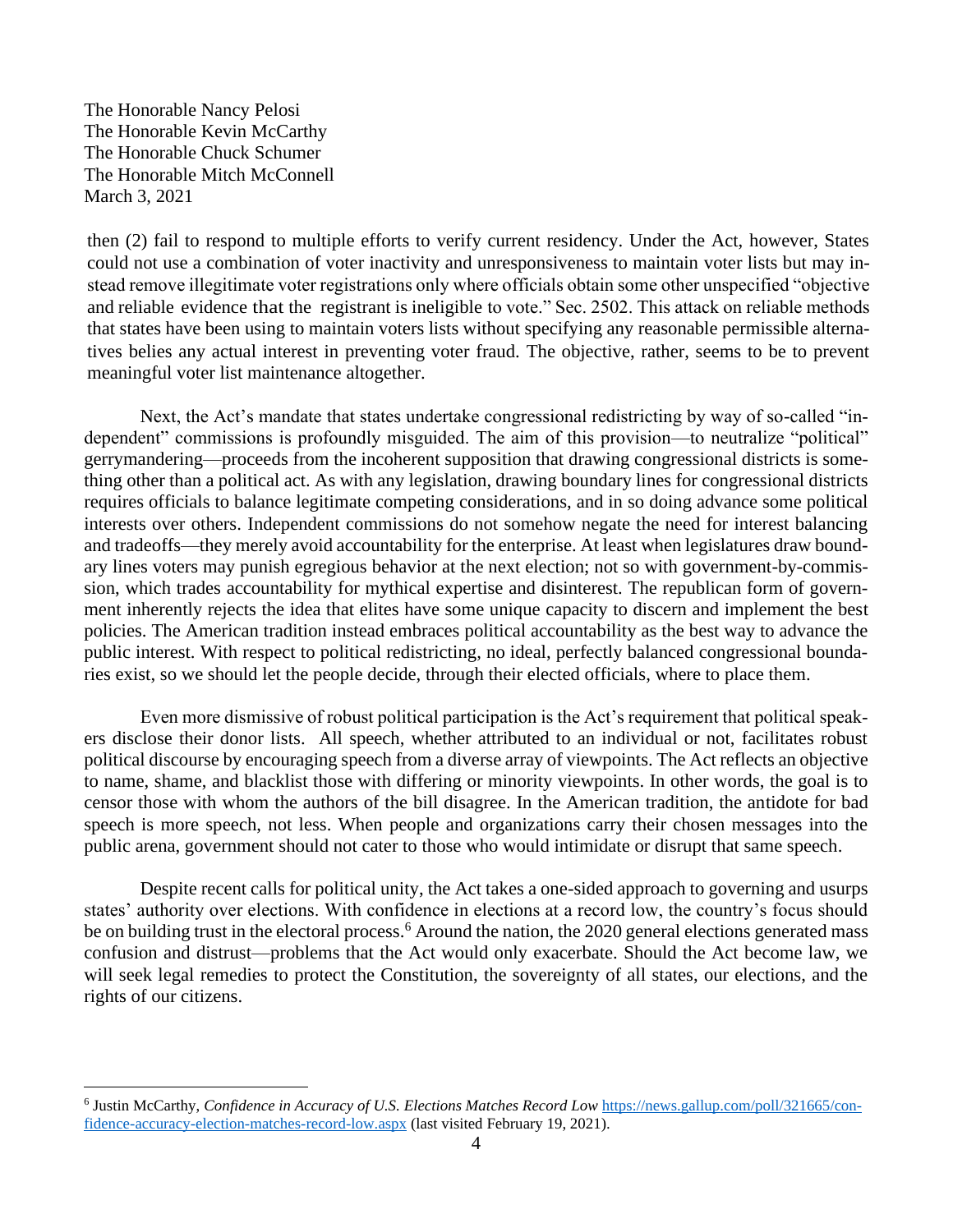Sincerely,

Todd Rokita Indiana Attorney General

Steve Marshall Leslie Rutledge

Jshly Mordy

Ashley Moody Christopher Carr

Ferfundame

Lawrence G. Wasden Daniel J. Cameron

Eric S. Schnid

Eric S. Schmitt Austin Knudsen

Jourfas & Seterior

Douglas J. Peterson Dave Yost Nebraska Attorney General Ohio Attorney General

De il Relley

Alabama Attorney General Arkansas Attorney General

Upplu la

Florida Attorney General Georgia Attorney General

Idaho Attorney General Kentucky Attorney General

Lynn Filch

Jeff Landry Lynn Fitch Louisiana Attorney General Mississippi Attorney General

Cuntor Hunk

Missouri Attorney General Montana Attorney General Montana Attorney General

Dave Yost